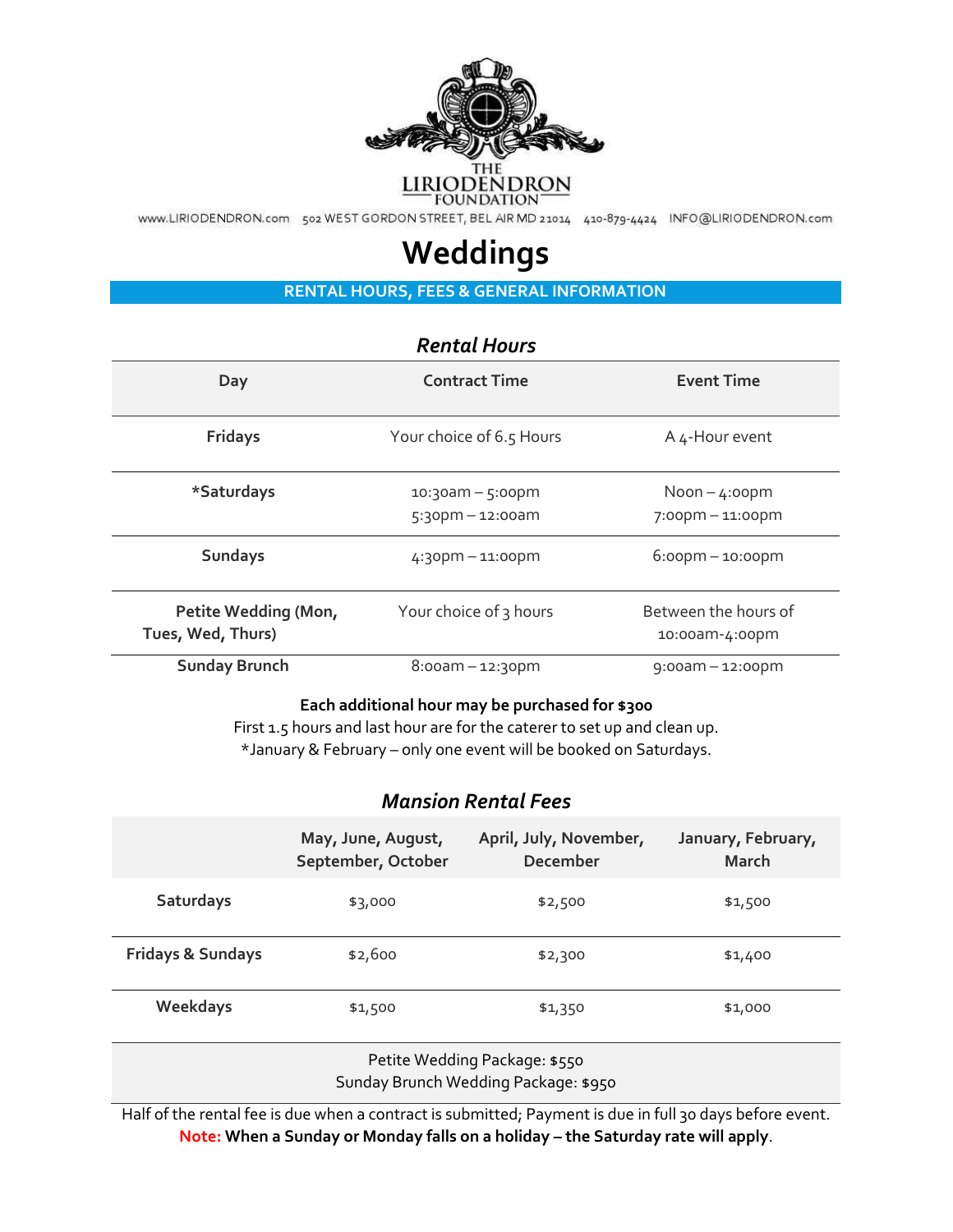THE LIRIODENDRON FOUNDATION, INC. And the state of the state of the state of the state of the state of the state of the state of the state of the state of the state of the state of the state of the state of the state of th



**Cancellation Policy:** If cancellation is received in writing 90 days prior to the event date, all monies will be refunded. If cancellation is received less than 90 days prior to the event date, the deposit is forfeited. Inclement weather cancellations will be handled on an individual basis with regard to refunds. If Harford County government is closed due to weather or other catastrophic event(s); MAY constitute reason for refund or a reschedule.

**Damages:** Renting parties shall be responsible for damages to the extent of full restoration. Damage & repair costs will be billed to the renter.

**Music:**Due to limited space available, select a band with a maximum of 6 pieces. Amplified sound outside of the building is permitted in moderation, but must face WEST towards the wooded area only. No outside music after 10pm. No electrical cords are permitted across floors and doorways.

**Parking:** The area close to the house must be kept clear for emergency vehicles. Only vehicles with handicap permits may use the designated spots in the upper lot. All others should park in the lower lot accessible from West Broadway.

**Catering:** The caterer must be selected from our approved list. No exceptions.

**Wedding Rehearsals (\$75):** A one-hour rehearsal – Thursdays only.

**Rules & Regulations:** No moving of house furniture or carpets. **Smoking on the grounds or inside the building is prohibited**. The use of ladders is prohibited. No nails, staples or tape on mantels, banisters or walls. No bird seed, rice, confetti or grass seed. **No candles inside or outside** – battery operated candles only. There will be a \$50 charge made for any returned check.

All deliveries must be scheduled during contracted event times unless indicated otherwise.

The foundation cannot guarantee completion date of any project that may be ongoing in efforts to protect the historic integrity of the building.

*The above information is provided for informational purposes only and is not intended to serve as a contract. All Information and fees are subject to change.*